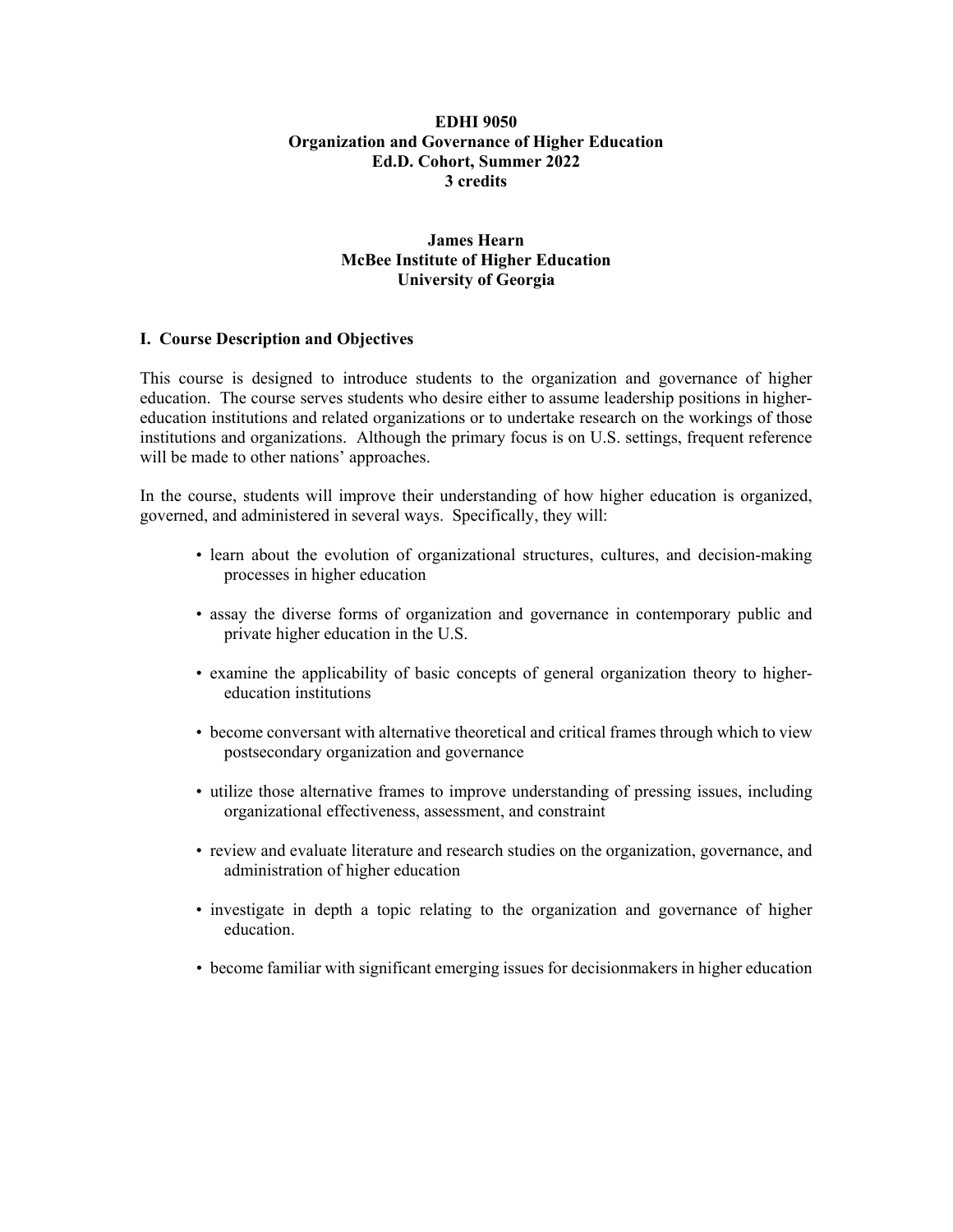## **II. Course Conduct**

The class will meet two weekends: May 21-22 and July 28-29. Both weekends will feature several topical sessions. There will also be a special Zoom session on July 7, 4:30-7:00. Sessions will usually combine a lecture or presentations with class discussion. Class discussion need not be delayed until the instructor ends a lecture, but maintaining the schedule is important for the success of the course. Because the lectures and readings will rarely address issues in identical ways, it is important that students fully pursue both sources of information. Please bear in mind that this course syllabus is a general plan for the course - the instructor will let the class know in advance of any variations in the plan.

#### **III. Instructor**

James Hearn is the instructor for the class. His e-mail address is [jhearn@uga.edu.](mailto:jhearn@uga.edu) His personal [website](http://www.hearnsite.org/) provides valuable resources for the class.

### **IV. Evaluation**

There are two major requirements to be met for successful completion of the course: a special project and satisfactory participation in the class.

Special Project: The special project entails a class presentation and a final paper on the same topic. The presentation is to be an introduction to, and overview of, the written final paper due later in the semester. The presentation and paper will be on a topic of the student's choosing (with the advice and consent of the instructor).

One choice for a potential project might be a critical analysis of a significant issue in the organization and governance of higher education (e.g., leadership transitions, the use of information in institutional decision-making, strategic planning, the role of the governing board). Such a paper should provide background on the issue, explain how and why the issue has come to be important, examine various and competing perspectives on the issue, and consider potential future developments relating to the issue.

Other options for a potential project include a critique of a theoretical or methodological approach (e.g., cost-benefit analysis as an administrative tool), an exploration of a philosophical issue (e.g., the emergence of privatization in higher education), or a social-historical analysis (e.g., factors influencing the development of universities' research policies). Students may also consider writing a critical essay review of a course-relevant book. Critical essay reviews are not simply chapter-bychapter summaries of a book; rather, these are scholarly analyses of a book's strengths and limitations as a contribution to knowledge in its focal subject area. Some books of possible interest for a critical essay are listed [here.](https://www.hearnsite.org/relevantbooks)

Two kinds of projects are not encouraged: purely descriptive efforts (e.g., a report simply chronicling changes in the admissions office at the University of Texas, 1920 to 2020) and efforts requiring the gathering and analysis of substantial amounts of new "raw" data (e.g., a case analysis of an institution's decision to pursue NCAA Division I status in athletics). Instead, presentations and papers should be oriented to available written materials on the chosen topic.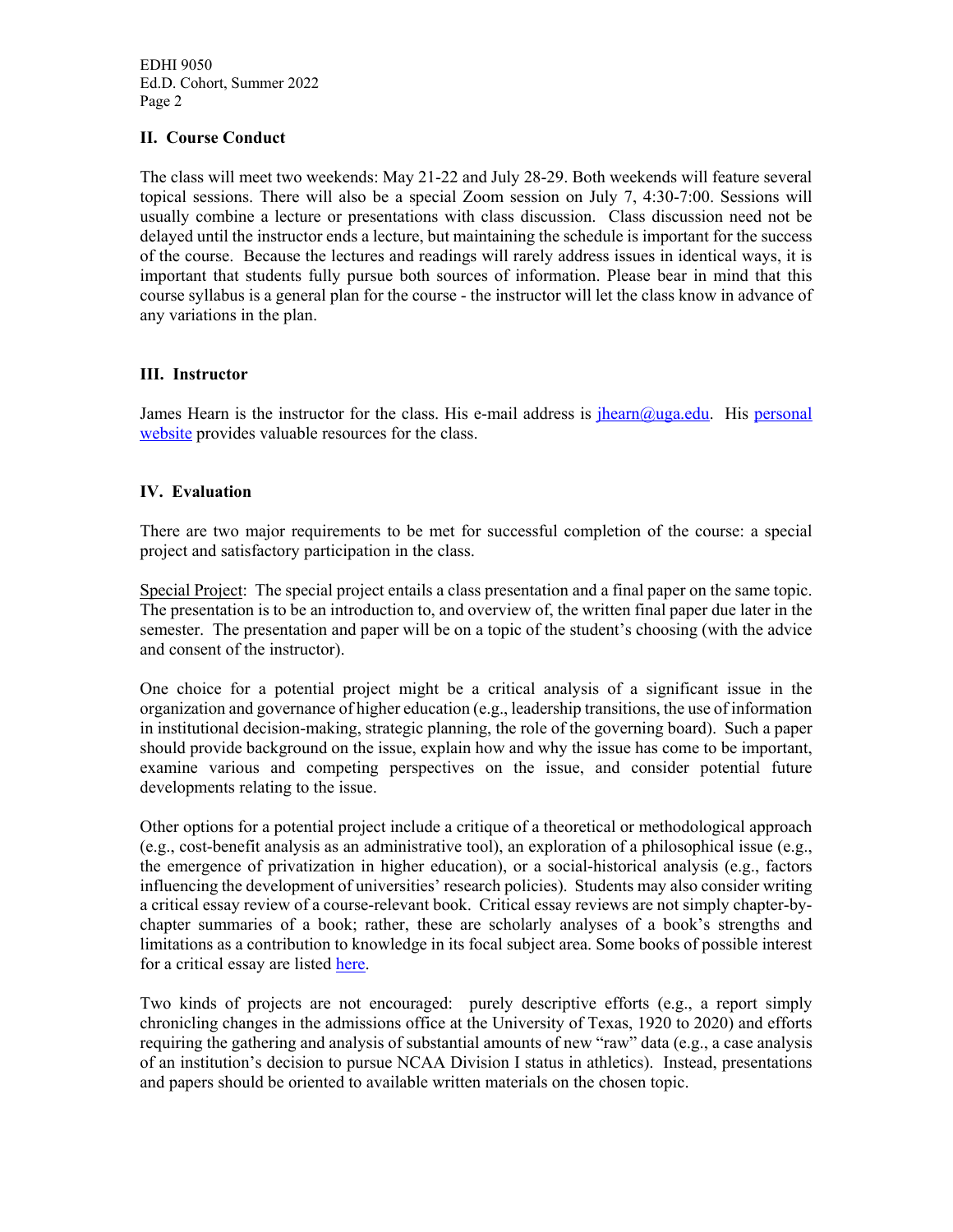The primary criteria for successful presentations and papers are that they be well organized, well reasoned, well expressed, critical, connected to the relevant literature, and reflective of the course readings and lectures.

Students doing essay reviews of a book should devote most of their papers to critical analysis of the book, rather than to simply describing the book. The latter task should take up no more than a third of the paper. A successful essay book review connects the book to other concepts, readings, and topics covered in the class and informs others regarding the value of the book for highereducation leaders, policymakers, and researchers.

Presentations may take different forms, but must begin by providing an overview of the coming presentation. Students using electronic technology should arrive in the classroom a few minutes early on their presentation day to ensure that their materials will be immediately available electronically when they step "on stage."

Papers must include an abstract summarizing the entire paper in 100 words or less. Formatting and references should be in a consistent style of the kind used in the social sciences and education. Notably, there should be identifying information associated with all quotations (i.e., author, date, page numbers) and there should be a concordance between references and citations (that is, all citations appear in the references and all references are cited). For appropriate formatting and referencing, most students choose to use the style of the American Psychological Association (see the *Publications Manual of the APA* or review journals using this style, such as *Research in Higher Education*). Most successful papers have 20 or more double-spaced pages of text.

Guidelines for effective class project presentations and papers are available on the [instructor's](http://www.hearnsite.org/)  [website.](http://www.hearnsite.org/) In addition, that site provides some examples of successful project papers.

The student's special topic should be chosen and finalized with instructor approval by June 15. Presentations will be made in the July sessions, and final papers must be turned in electronically by August 1.

Class Participation: Each student is expected to participate energetically and productively in class assignments, activities, and discussions. The commitment of each student to doing so contributes significantly to the success of class. Included in participation expectations will be active student engagement in occasional ungraded assignments, such as preparing class discussions on particular topics, participating in in-class exercises and case analyses, and reviewing and critiquing relevant publications individually and in teams.

Because evaluation in this course is focused mainly on writing assignments, a word about good writing may be useful. Writing well not only allows students to show what they know and understand about a subject, but also may be virtually congruent with that knowledge and comprehension. For this reason, the instructor pays close attention to the quality of writing in class assignments. Students should outline their papers in advance, take them through several drafts to ensure quality, and proof-edit their papers carefully before submitting them.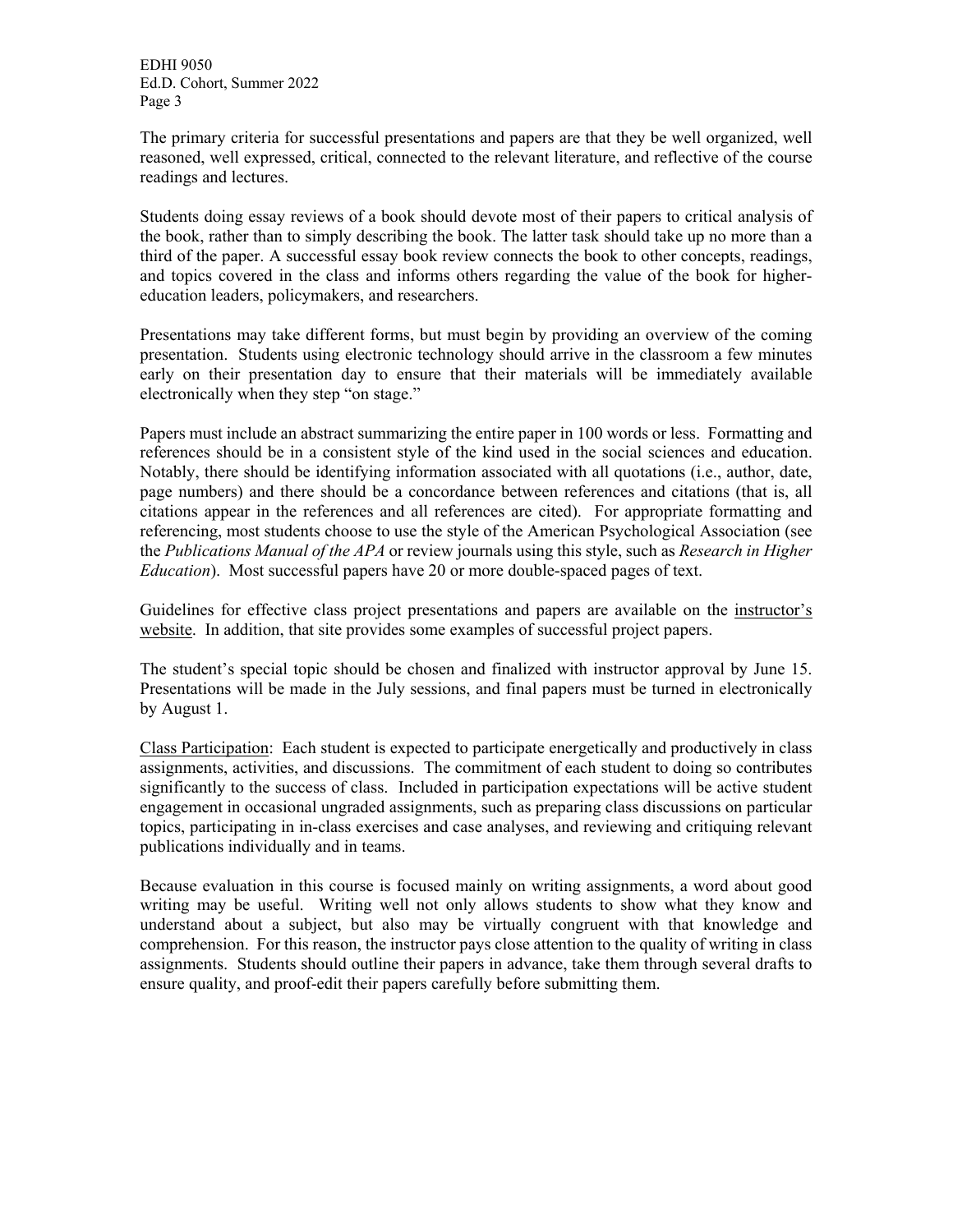Grading for the course will be weighted as follows:

| Special Project (Presentation and Paper) | 67%     |
|------------------------------------------|---------|
| Class Participation                      | 33%     |
|                                          | $100\%$ |

Written assignments should be submitted by the stated deadline to avoid late penalties. Incomplete grades (I's) for the semester are strongly discouraged. Those seeking an "I" in the course must be in touch with the instructor before the end of the term to agree upon plans for resolving the incomplete.

# **V. Academic Integrity**

Submitted written work must be a product solely of the student's own thought and study. When other sources are employed in written assignments, those sources should be fully acknowledged in references or footnotes. Submitting work produced in part for other purposes is discouraged, and students seeking to do so must obtain advance approval from the instructor.

As a University of Georgia student, you have agreed to abide by the University's academic honesty policy, "A Culture of Honesty," and the Student Honor Code. All academic work must meet the standards described at the ["Culture of Honesty" website.](https://honesty.uga.edu/Academic-Honesty-Policy/) Lack of knowledge of the academic honesty policy is not a reasonable explanation for a violation. Questions related to course assignments and the academic honesty policy should be directed to the instructor.

## **VI. Resources**

Electronic copies of course readings and this syllabus are available on the university's [eLearning](https://uga.view.usg.edu/)  [Commons \[ELC\] website.](https://uga.view.usg.edu/) Students are also encouraged to visit the [instructor's website](http://www.hearnsite.org/) for additional resources.

Required readings for the course include sizable selections from the following books:

- Bolman, L.G. and Gallos, J.V. (2011). *Reframing academic leadership.* San Francisco: Jossey-Bass.
- Kezar, A. (2018). *How colleges change: Understanding, leading, and enacting change. Second edition.* New York, NY: Routledge.
- Pfeffer, J. and Sutton, R.I. (2006). *Hard facts, dangerous truths, and total nonsense.* Cambridge, MA: Harvard Business School Press.

In the readings listed in the course schedule below, selections from these volumes are noted in italics as being from *Bolman & Gallos*, from *Kezar*, or from *Pfeffer & Sutton.*

The supplemental readings listed are not required readings. That said, student engagement with supplemental selections is expected as students pursue their own interests. For example, if a student is considering a special project focused on strategic change, it is important for that student to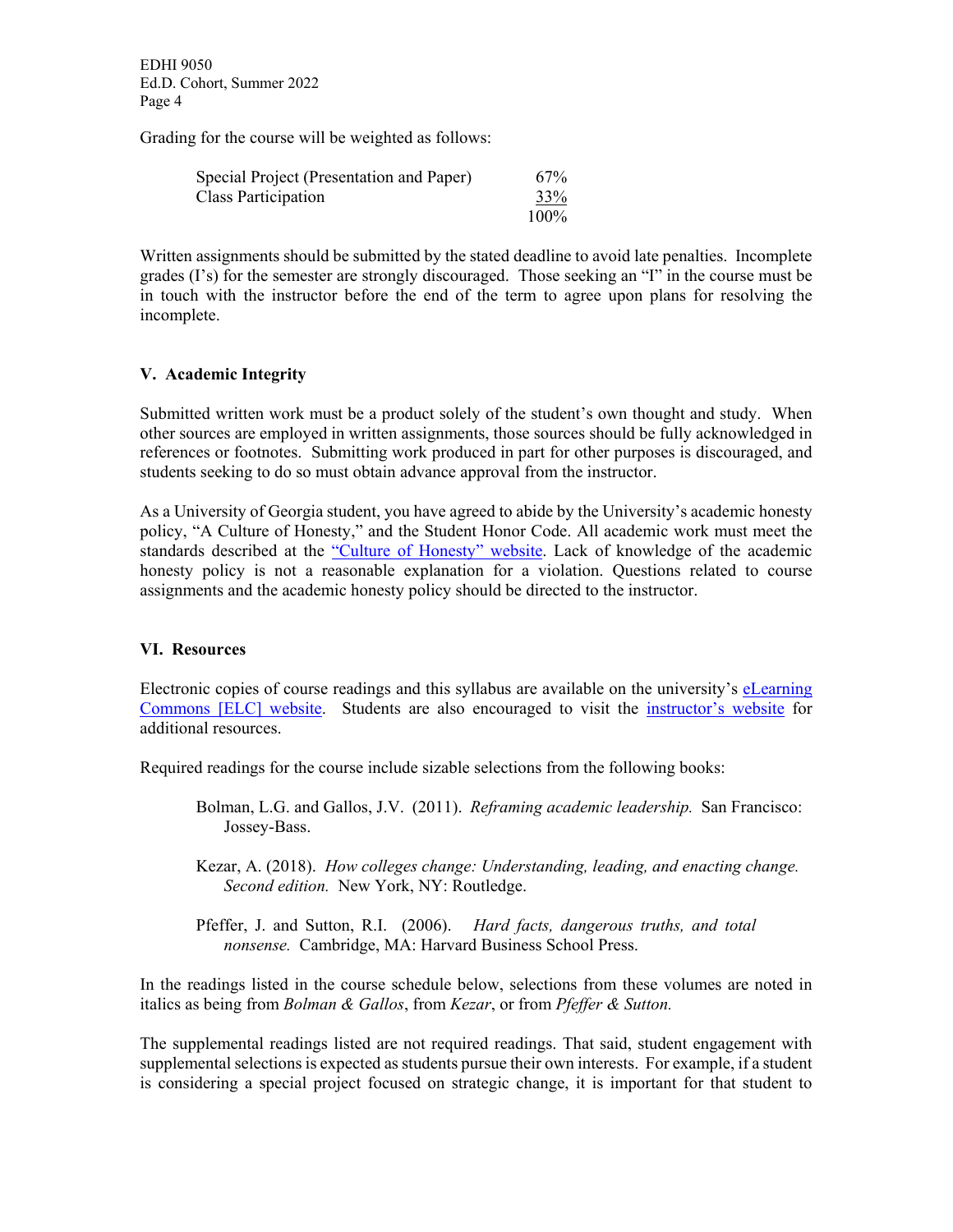become familiar with key literature on that topic – for that, the supplemental readings can provide helpful guidance.

The supplemental readings are provided online either via the [eLearning Commons \[ELC\] website](https://uga.view.usg.edu/) or via other websites. Most of the readings listed as available through non-reserved online resources come from journals for which the UGa library can provide free access, so the best way to access those readings is through the university's library portal. Additional class resources will be distributed either electronically or in class as hand-outs. Students are also encouraged to visit the [instructor's website](http://www.hearnsite.org/) for further course-related material.

# **VII. Course Schedule**

The sessions of the course take place over two summer weekends and a Zoom session. Readings for each session are listed in the schedule. In the first weekend, we will delve into the distinctive structures, processes, and core characteristics of U.S. higher education and explore different conceptual perspectives on the enterprise. In the Zoom session, we will cover comparative higher education organization and governance. In the second weekend, we will cover critical organizational and managerial challenges, students' project presentations, and emerging issues.

May Class Sessions (Saturday, May 21 and Sunday, May 22): In these five sessions, the class examines the evolution and the contemporary characteristics of U.S. colleges and universities. Of particular concern will be the differences in goals, structures, and processes across and within institutions. We then examine different conceptual perspectives on the higher-education enterprise. How can leaders and managers better understand and work within varied institutional contexts? Participants will be asked to examine critically the familiar accusation that higher-education institutions are enduringly resistant to change. Are colleges and universities really so rigid and hidebound organizationally, and if not, what levers of change are potentially most effective? Over the course of the weekend, several conceptual perspectives on these questions will be introduced and discussed. Please note that the readings for this week from the Bolman and Gallo book and the Kezar book are meant to be follow-ups to the weekend sessions – they elaborate on some of the perspectives covered in the sessions.

Session 1 (Saturday, 8:30-10): Introduction to the Course and Overview of the Organization of U.S. Higher Education

Session 2 (Saturday, 10:30-Noon): Core Organizational Values, Structures, and Processes

Session 3 (Saturday, 1-3): Structural and Bureaucratic Perspectives

Session 4 (Saturday, 3:30-6): Power Perspectives: Competition, Conflict, and Politics

Session 5 (Sunday, 8:30-10): Institutional and Cultural Perspectives

Session 6 (Sunday, 10:30-1): Institutional and Cultural Perspectives

*Bolman & Gallo: Chapters 1-7 Kezar: Chapters 1-3 Supplemental Readings: From Online Reserve:*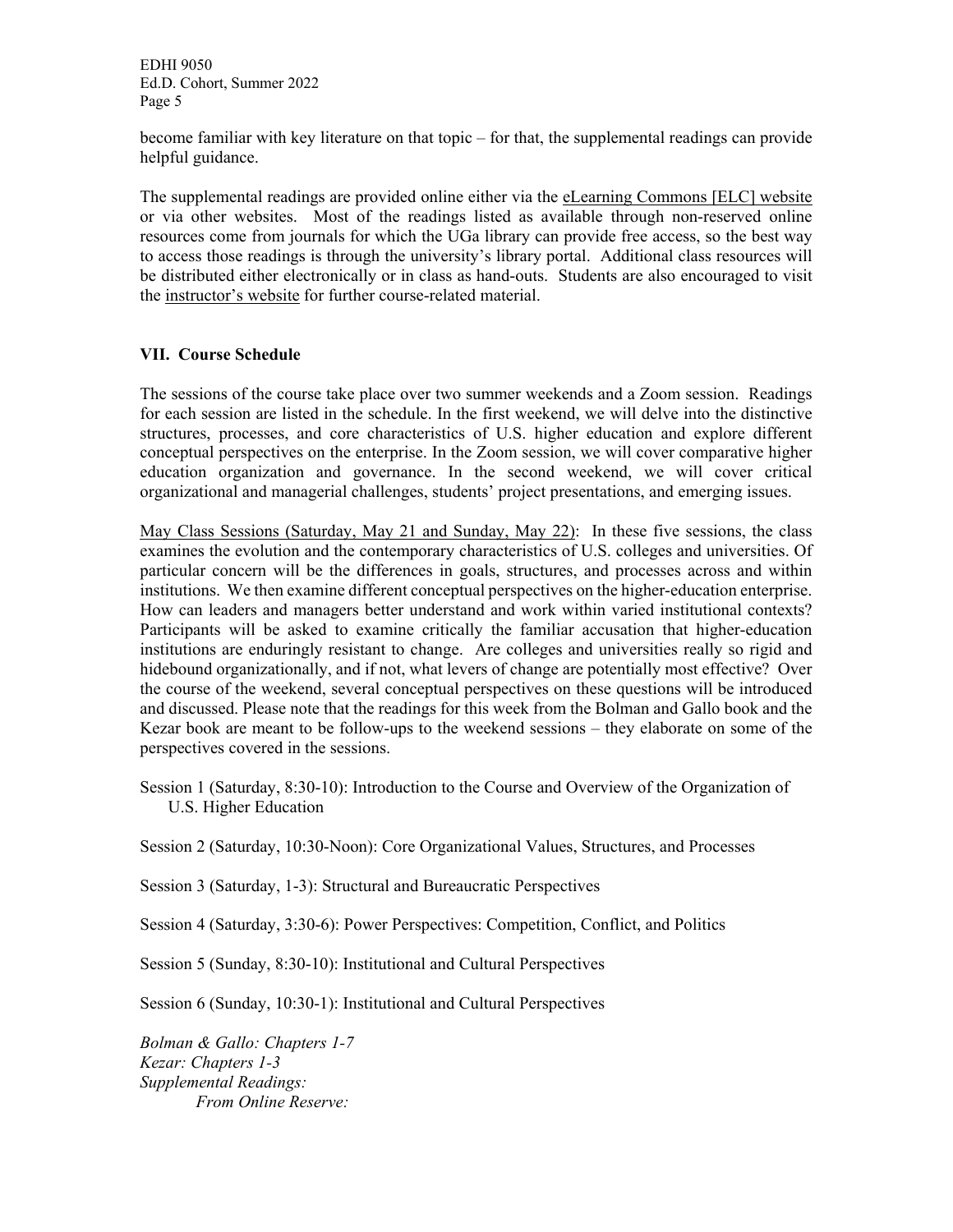- Hearn, J.C. & McLendon, M.K. (2012). Governance research: From adolescence toward maturity. In M.N. Bastedo (Ed.), *The* o*rganization of higher education: Managing colleges for a new era,* pp. 45-85*.* Baltimore: Johns Hopkins University Press.
- Newfield, C. (2003). The rise of university management. Chapter 4 in *Ivy and industry: Business and the making of the American university, 1880-1980* (pp. 67-89). Durham, NC: Duke University Press.
- Peterson, M.W. (2007). The study of colleges and universities as organizations. In P. Gumport (Ed.), *Sociology of higher education: Contributions and their contexts* (pp. 147-184). Baltimore: Johns Hopkins Press.
- Peterson, M.W. & Spencer, M.G. (1990). Understanding academic culture and climate. In *Assessing Academic Climates and Cultures*, W.G. Tierney (Ed.), *New Directions for Institutional Research*, No. 68, pp. 3-18.
- Pfeffer, J. (1981). Understanding the role of power in decision making. In Pfeffer, J., *Power in organizations*, Chapter 1 (pp. 1-33). Boston: Pitman.
- *From Non-reserved Online Resources:* 
	- AAUP/ACE/AGB. Statement on government of colleges and universities. Available at [https://www.aaup.org/report/statement-government-colleges-and-universities.](https://www.aaup.org/report/statement-government-colleges-and-universities)
	- European University Association. (no date). The European Higher Education Area and the Bologna Process. Available at [http://www.eua.be/policy](http://www.eua.be/policy-representation/higher-education-policies/the-european-higher-education-area-and-the-bologna-process)[representation/higher-education-policies/the-european-higher-education-area](http://www.eua.be/policy-representation/higher-education-policies/the-european-higher-education-area-and-the-bologna-process)[and-the-bologna-process.](http://www.eua.be/policy-representation/higher-education-policies/the-european-higher-education-area-and-the-bologna-process)
	- Clark, B.R. (1972). The organizational saga in higher education. *Administrative Science Quarterly*, *17* (2), 178-184.
	- Ellis, L., Strickland, J., & Bauman, D. (2020). The new order: How the nation's partisan divisions consumed public-college boards and warped higher education. *Chronicle of Higher Education,* September 25.
	- Gumport, P. (1993). The contested terrain of academic program reduction. *Journal of Higher Education, 64* (3), 283-311.
	- Hurtado, S. (1992). The campus racial climate: Contexts of conflict. *Journal of Higher Education*, *63* (5), 539-569.
	- Meyer, J. & Rowan, B.. (1977). Institutionalized organizations: Formal structure as myth and ceremony. *American Journal of Sociology, 83* (2), 340-363.
	- Minor, James T. (2005). Faculty governance in historically black colleges and universities. *Academe 91* (3), 34-37.
	- O'Meara, K., Templeton, L., & Nyunt, G. (2018). Earning professional legitimacy: Challenges faced by women, underrepresented minority, and non-tenure-track faculty. *Teachers College Record, 120*.
	- Stripling, J. (2014). How the U. of Texas flagship's chief built the power base that saved his neck. *Chronicle of Higher Education,* July 11, 2014.
	- Volk, C., Slaughter, S., & Thomas, S. (2001). Models of institutional resource allocation: Mission, market, and gender. *Journal of Higher Education, 72* (4), 387-413.
	- Weick, K.E. (1976). Educational organizations as loosely coupled systems. *Administrative Science Quarterly*, *26* (1), 1-19.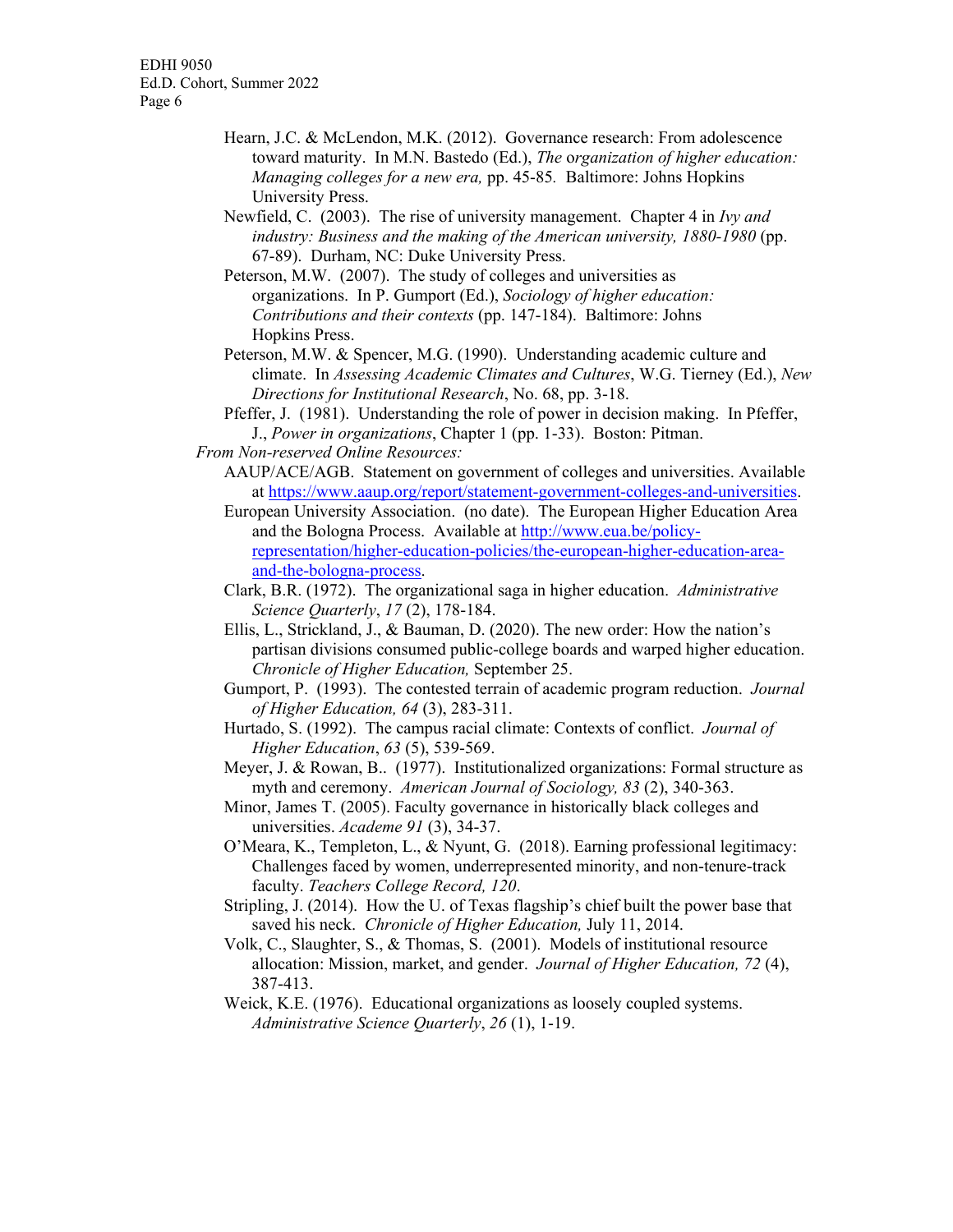Special Class Session 7 via Zoom (Thursday, July 7, 4:30-7): Leadership and Decision-Making

In this session, the class will discuss distinctive leadership and management challenges in highereducation institutions and systems. Special attention will be paid to comparative perspectives. The Zoom link will be provided in advance.

*Bolman & Gallo: Chapters 8-13, Epilogue Kezar: Part 3 (Chapters 9 and 10) Pfeffer & Sutton: Chapters 1, 2, and 8* 

*Supplemental Readings:* 

*From Online Reserve:*

- Bensimon, E.M. Neumann, A. & Birnbaum, R. (1989). Section titled "Higher education and leadership theory." In Bensimon, E.M. Neumann, A. & Birnbaum, R., *Making sense of administrative leadership*, ASHE-ERIC Research Report no. 1. Washington, DC: Association for the Study of Higher Education.
- Birnbaum, R. & Eckel, P.D. (2005). The dilemma of presidential leadership. In P.G. Altbach, R.O. Berdahl, and P.J. Gumport (Eds.), *American higher education in the twenty-first century: Social, political, and economic challenges* (pp. 340- 385). Baltimore: Johns Hopkins.
- Cohen, M.D. & March, J.G. (1986). Leadership in an organized anarchy. In Cohen, M.D. & March, J.G., *Leadership and ambiguity: The American college president* (pp. 195-229). Boston: Harvard Business School Press.
- *From Non-reserved Online Resources:*
	- Bastedo, M.M., Samuels, E., & Kleinman, M. (2014). Do charismatic presidents influence college applications and alumni donations?: Organizational identity and performance in U.S. higher education. *Higher Education, 68,* 397-415.
	- Bensimon, E. (1989). A feminist reinterpretation of presidents' definitions of leadership. *Peabody Journal of Education, 66,* 3, 143-156.
	- Birnbaum, R. (1992). Will you love me in December as you do in May? Why experienced college presidents lose faculty support. *Journal of Higher Education 63*, 1-25.
	- Bornstein, R. (2003). Why college presidents don't last. *Chronicle of Higher Education,* November 14, p. B20.
	- Fries-Britt & Kezar, A. (2020). *Leading after a racial crisis: Weaving a campus tapestry of diversity and inclusion.* A report of the American Council on Education. Available at [https://www.acenet.edu/Documents/Leading-After-a-](https://www.acenet.edu/Documents/Leading-After-a-Racial-Crisis.pdf)[Racial-Crisis.pdf.](https://www.acenet.edu/Documents/Leading-After-a-Racial-Crisis.pdf)
	- Harris, M.S. & Ellis, M.K. (2018). Exploring involuntary presidential turnover in American higher education. *Journal of Higher Education 89* (3), 294-317.
	- Julius, D.J., Baldridge, J.V., & Pfeffer, J. (1999). A memo from Machiavelli. *Journal of Higher Education, 70* (2), 113-133.
	- March, J.G. (2003). Passion and discipline: Don Quixote's lessons for leadership (video). Available at

[http://www.gsb.stanford.edu/news/bmag/sbsm0305/leadership.shtml.](http://www.gsb.stanford.edu/news/bmag/sbsm0305/leadership.shtml)

- Minor, J.T. (2004). Decisionmaking in historically black colleges and universities: Defining the governance context. *Journal of Negro Education, 73* (1), 40-52.
- Neumann, A. (1995). On the making of hard times and good times: The social construction of resource stress. *Journal of Higher Education, 66* (1), 3-31.
- Tierney, W. G. (1989). Symbolism and presidential perception of leadership. *Review of Higher Education*, *12* (2), 153-166.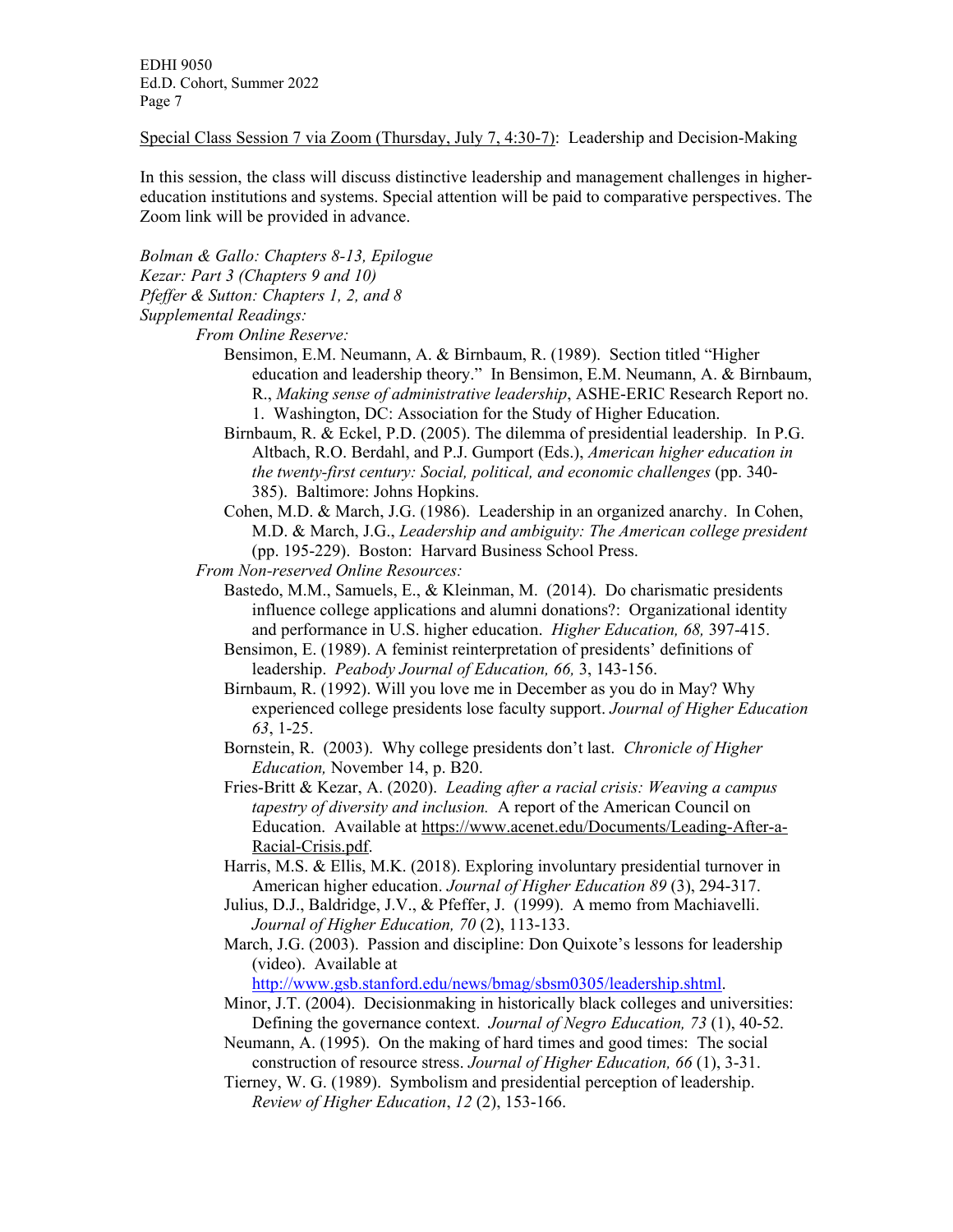July Class Sessions (Thursday, July 28 and Friday, July 29): After an initial session addressing change in institutions and systems, class sessions will feature students' presentations on their special projects. To make these sessions rewarding for all, class members are urged to actively engage with the presenters and their topical areas. The final session of the weekend concludes the course with discussion of emerging developments in institutional organization and governance.

Session 8 (Thursday, 1-3): Innovation, Adaptation, and Strategic Change

- Session 9 (Friday, 8:30-10): Student Presentations
- Session 10 (Friday, 10:30-Noon): Student Presentations

Session 11 (Friday, 1-3): Student Presentations

- Session 12 (Friday, 3:30-6): Student Presentations; Emerging Issues in Organization and Governance
- *Kezar: Part 2 (Chapters 4-8)*
- *Pfeffer & Sutton: Chapters 6, 7, and 9*
- *Supplemental Readings:* 
	- *From Online Reserve:*
		- Brewer, D. & Tierney, W.G. (2011). Barriers to innovation in U.S. higher education. In B. Wildavsky, A.P. Kelly, and K.Carey (Eds.), *Reinventing higher education: The promise of innovation* (pp. 11-40). Cambridge, MA: Harvard Education Press.
		- Chaffee, E.E. (1985). The concept of strategy: From business to higher education. In J.C. Smart (Ed.), *Higher education: Handbook of theory and research, Vol. I* (pp. 133-172). New York: Agathon Press.
		- Collis, D. J. (2004). The paradox of scope: A challenge to the governance of higher education. In W. Tierney (Ed.), *Competing conceptions of governance: Negotiating the perfect storm* (pp. 33-76). Baltimore: Johns Hopkins University Press.
		- Crow, M.M. (2007) Enterprise: The path to transformation in emerging public universities. *The Presidency*, a publication of the American Council on Education.
		- Garcia, G. A. (2015). Using organizational theory to study Hispanic-Serving Institutions (HSIs): An imperative research agenda. In A. M. Nuñez, S. Hurtado, & E. Calderón Galdeano (Eds.), *Hispanic-Serving Institutions: Advancing research and transformative practices.* New York: Routledge.
		- Gonzales, L.D., Kanhai, D., & Hall, K. (2018). Reimagining and retooling organizational theory for the critical study of higher education. In M.B. Paulsen (Ed.), *Higher education: Handbook of theory and research, 33*. Springer: New York.
		- Gumport, P.J. & Sporn, B. Institutional adaptation: Demands for management reform and university administration. In *Higher education: Handbook of theory and research*, *14*. New York: Springer. Available for download through the Springer Publishing website https://link.springer.com/book/10.1007/978-94-011-3955-7, using your UGa access.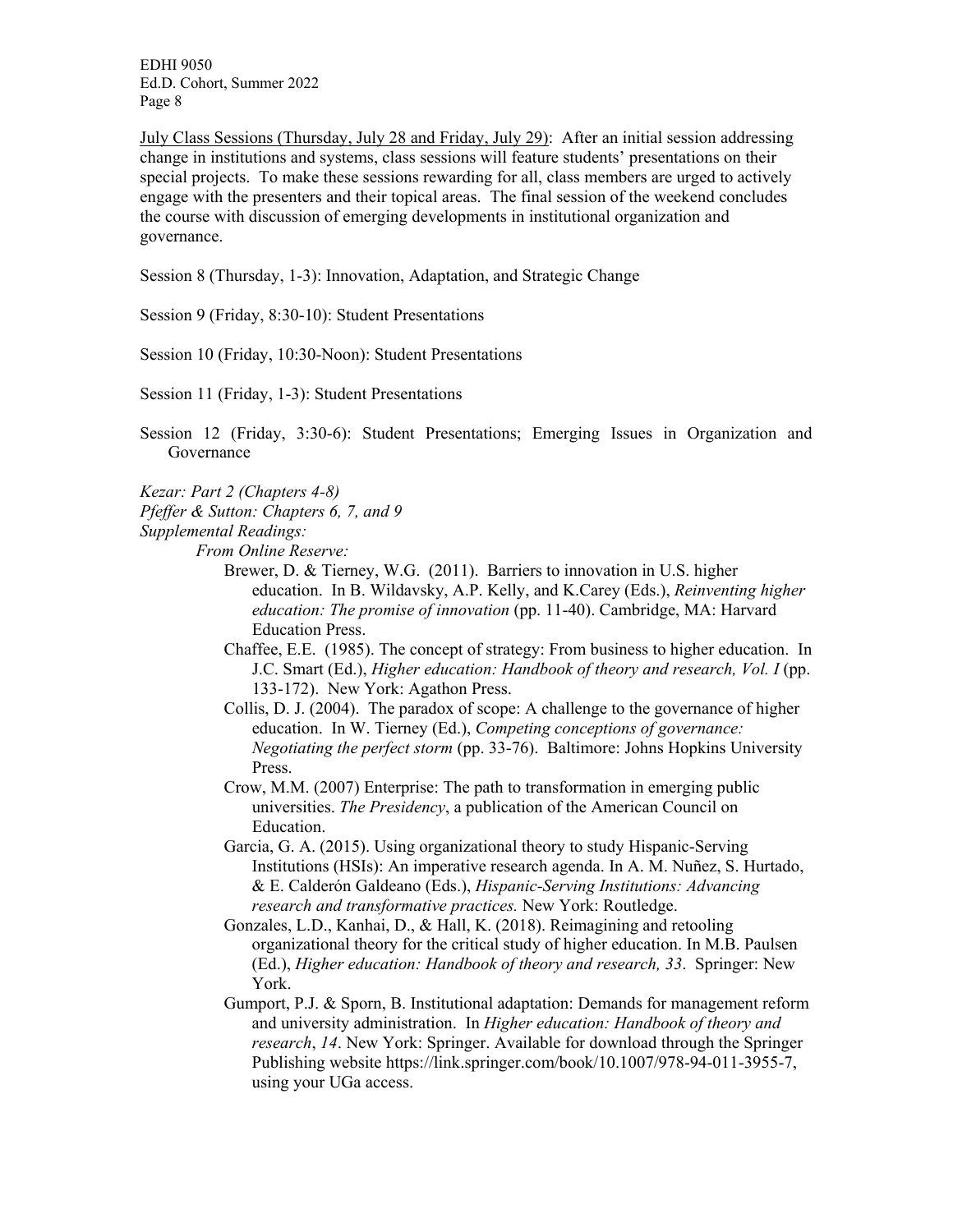- Hearn, J.C. & Ciarimboli, E.B. (2017). Institutional strategy and adaptation. In C.C. Morphew and J.M. Braxton (Eds.), *The challenge of independent colleges: Moving research into practice* (pp. 204-228*)*. Baltimore: Johns Hopkins University Press.
- Lepore, J. (2014). The disruption machine: What the gospel of innovation gets wrong. *The New Yorker*, June 23, 2014.
- Pusser, B. (2006). Reconsidering higher education and the public good: The role of public spheres. In W. Tierney (Ed.), *Governance and the public good* (pp. 11- 28). Albany: State University of New York Press.
- Schulz, S. & Lucido, J. (2011). What enrollment management structures reveal about institutional priorities. *Enrollment Management Journal, 5 (4),* 12-44.
- Warshaw, J.B. & Hearn, J.C. (2022). The evolving US public research university: Critical organizational shifts in neoliberal context. In J.E. Côté & S. Pickard (Eds.), *Handbook of the sociology of higher education, 2nd Edition* (pp. 44-60). London: Routledge.
- *From Non-reserved Online Resources:*
	- Birnbaum, R. (2000). The life cycle of academic management fads. *Journal of Higher Education, 71* (1), 1-16.
	- Brewer, D. & Tierney, W.G. (2011). Barriers to innovation in U.S. higher education. In B. Wildavsky, A.P. Kelly, and K.Carey (Eds.), *Reinventing higher education: The promise of innovation* (pp. 11-40). Cambridge, MA: Harvard Education Press.
	- Cameron, K.S. (1984). Organizational adaptation and higher education. *Journal of Higher Education, 55* (2), 122-144.
	- Carey, K. (2020). The "public" in public college could be endangered. *New York Times*, May 5.

Cowen, S. (2020). Out on the balcony: Thinking beyond the crisis. *Inside Higher Education*, April 1. Available at [https://www.insidehighered.com/views/2020/04/01/colleges-should-start](https://www.insidehighered.com/views/2020/04/01/colleges-should-start-thinking-now-how-covid-19-might-transform-them-better-opinion)[thinking-now-how-covid-19-might-transform-them-better-opinion.](https://www.insidehighered.com/views/2020/04/01/colleges-should-start-thinking-now-how-covid-19-might-transform-them-better-opinion)

- Ellis, L. (2020). How the coronavirus might or might not slow research universities' ambitions. *Chronicle of Higher Education,* April 28.
- Gioia, Dennis A. & Thomas, J.B. (1996). Identity, image, and issue interpretation: Sensemaking during strategic change in academia. *Administrative Science Quarterly 41,* 370-403.
- Kolympiris, C. & Klein, P.G. (2017). The effects of academic incubators on university innovation. *Strategic Entrepreneurship, 11*(2), 145-170.
- Rosenberg, B. (2021). It's time to rethink higher education: What if our goal was creating social impact, not preserving the status quo? *Chronicle of Higher Education*, March 23.
- Simsek, H. & Louis K.S. (1994). Organizational change as paradigm shift: Analysis of the change process at a large public university. *Journal of Higher Education*, *65* (6), 670-695.
- Soares, L., Steele, P, & Wayt, L. (2015). Evolving higher education business models: Leading with data to deliver results. Available at [https://www.acenet.edu/news-room/Documents/Evolving-Higher-Education-](https://www.acenet.edu/news-room/Documents/Evolving-Higher-Education-Business-Models.pdf)[Business-Models.pdf.](https://www.acenet.edu/news-room/Documents/Evolving-Higher-Education-Business-Models.pdf)
- Terenzini, P.T. (1989). Assessment with open eyes: Pitfalls in studying student outcomes. *Journal of Higher Education*, *60* (6), 644-664.